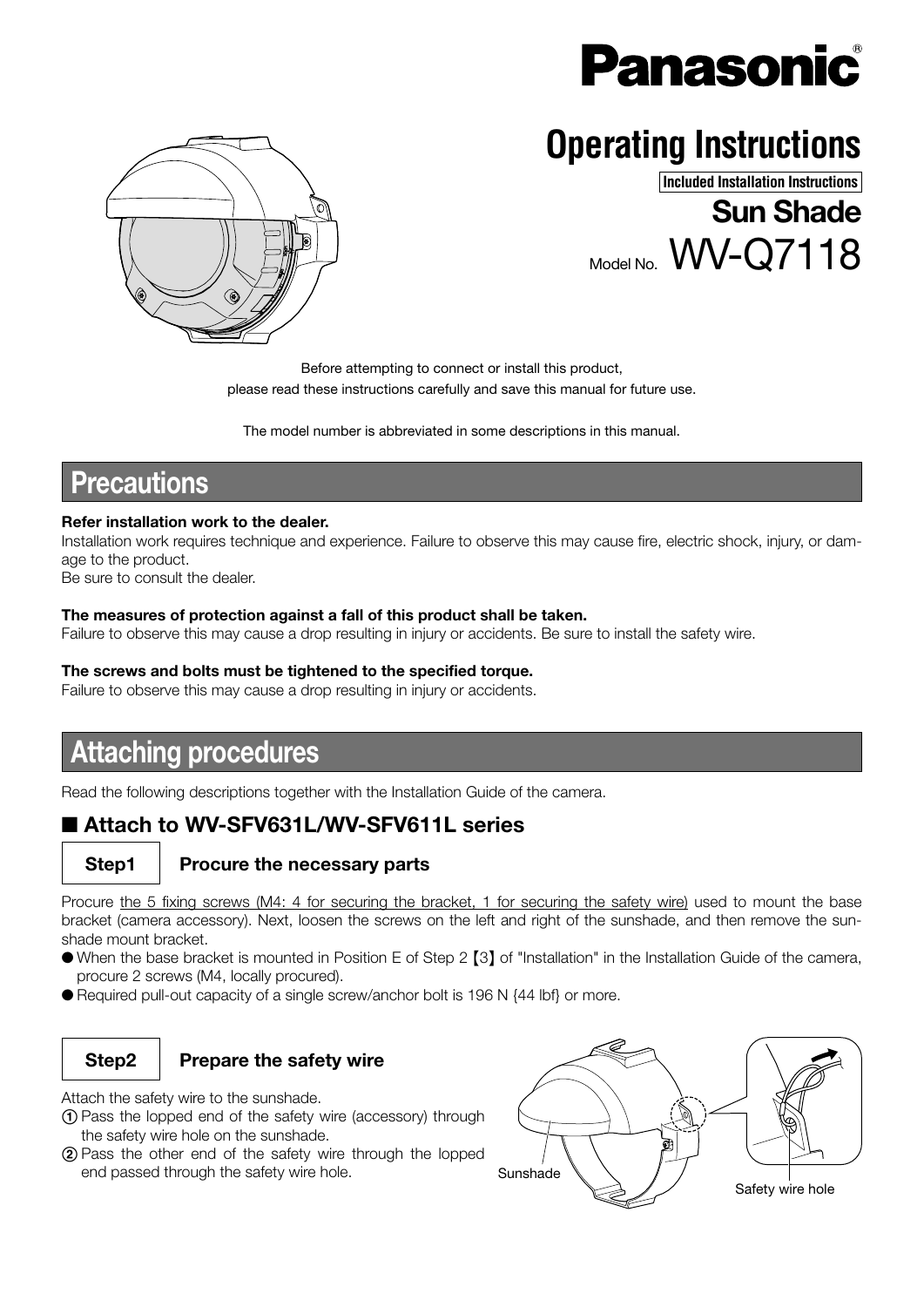#### Step3 | Attach the brackets

Make 5 holes in the wall, insert the anchors, and then secure the sunshade mount bracket and the base bracket (camera accessory) together to the wall using 4 fixing screws (M4, locally procured) as illustrated in Step 6. (Minimum pull-out strength: 196 N {44 lbf} (per 1 pc.))

- For information about attaching the base bracket, refer to Step 2 [3] of "Installation" in the Installation Guide of the camera.
- Use installation template B (camera accessory) as a guide for the position of screws for the sunshade mount bracket and base bracket (camera accessory).
- Position the hole for securing the safety wire so that there is no slack in the safety wire when it is attached.
- Beside the above 5 holes opened for the fixing screws, separate holes may have to be opened for wiring.

#### Step4 | Attach the attachment plate and camera

Secure (recommended tightening torque: 0.78 N·m {0.58 lbf·ft}) the attachment plate (camera accessory) to the base bracket (camera accessory) using 4 fixing screws (M4 x 8 mm, camera accessory), connect the wiring to the camera, and then temporarily attach the camera to the attachment plate.

#### Step5  $\parallel$  Secure the camera and adjust the angle of view

Remove the camera's enclosure, secure the camera with the camera fixing screw (recommended tightening torque: 0.78 N·m {0.58 lbf·ft}), adjust the angle of view, and then reattach the enclosure.

\* Refer to the Installation Guide of the camera for more information about attaching the camera and adjusting the angle of view as referred to in Step 4 and Step 5. Make sure to adjust the angle of view so that the sunshade is not visible.

### Step6 | Attach the sunshade

Attach the sunshade to the top of the camera, and then secure the sunshade and sunshade mount bracket using the screws on the left and right. (Recommended tightening torque: 0.78 N·m {0.58 lbf·ft})



Fixing screws for attachment plate (x4, camera accessory) Fixing screws (x4, locally procured)

### $Step 7$  | Attach the safety wire

Attach the safety wire attached to the sunshade to the foundation area of the architecture or where sufficient strength is assured. Prepare the fixing screw according to the material of the area where the safety wire is to be installed.

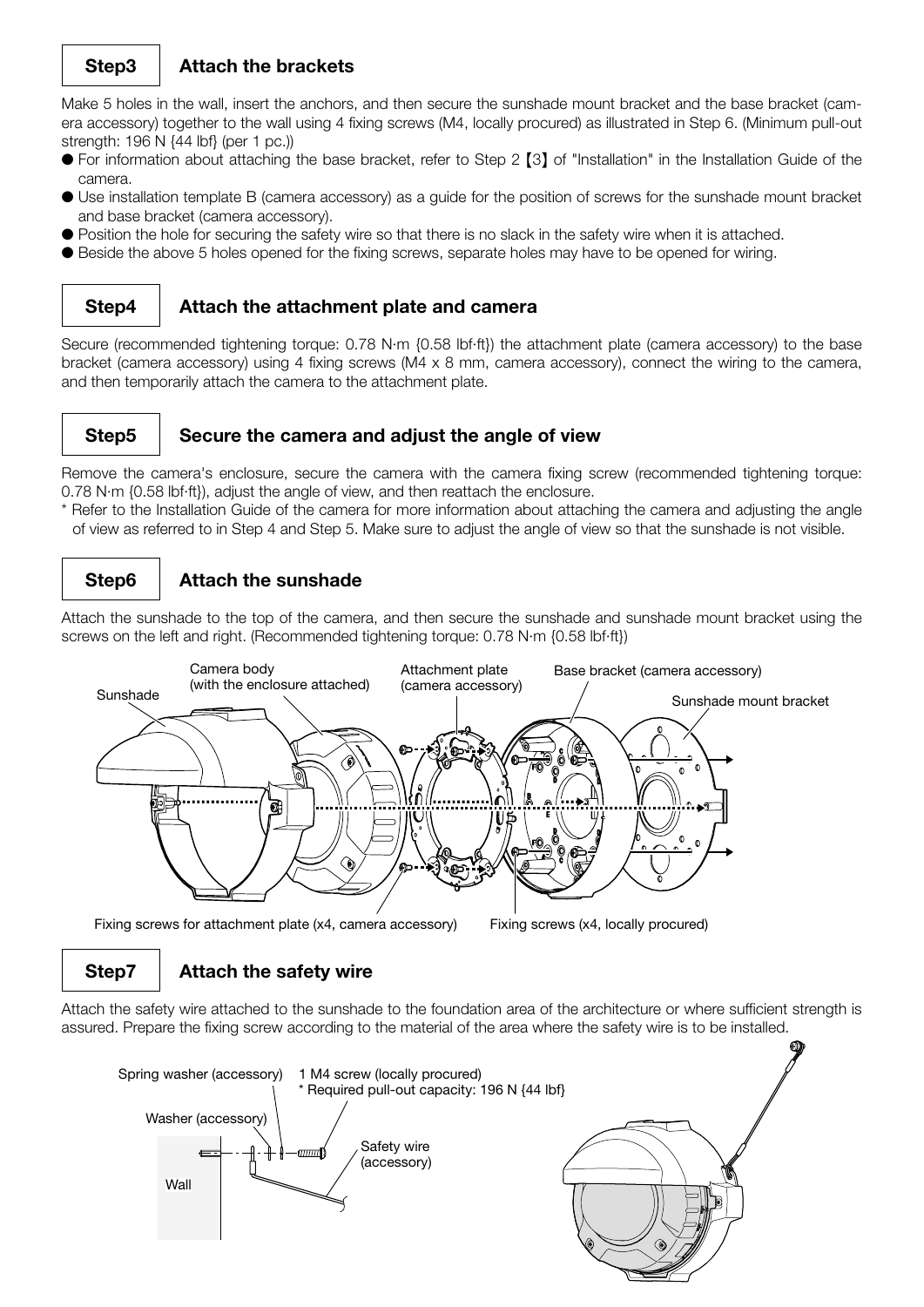#### IMPORTANT:

- Attach the safety wire so that it has no slack.
- Attach the safety wire in a position so that if the sunshade were to become detached, it would not fall on nearby people.
- To prevent the mounting strength from becoming lower, do not use wooden screws to secure the safety wire.

### ■ Attaching the sunshade to mounted WV-SW559, WV-SW558, WV-SW355, WV-SW352, WV-NW502S, WV-CW504F, WV-CW504S, WV-CW364S, and WV-CW334S cameras

Here we explain how to attach the sunshade to cameras that are already mounted. When attaching the sunshade to a camera that is not mounted, start from step 2 after mounting the camera.

\* The sunshade mount bracket is not used.

#### IMPORTANT:

- Confirm that screws on the left and right of the base cover are aligned with the sides of the camera. If the screws are aligned with the top and bottom of the camera, the sunshade cannot be attached in the correct direction.
- The maximum ambient operating temperature is  $+42$  °C {107.6 °F} for the WV-NW502S, and  $+50$  °C {122 °F} for the WV-CW504F and WV-CW504S. The maximum ambient operating temperature for other models is +45 °C {113 °F}. The minimum operating temperature of each camera is unchanged. Use the cameras within their minimum operating temperatures.
- In order to attach the sunshade to the WV-CW504F, the WV-Q115A (locally procured) is required.



#### Step1 | Remove the base cover

Use the bit (accessory) to loosen the screws on the left and right of the base cover, and then remove the base cover from the camera.





#### Step2 Remove 2 screws from the base cover

While pushing the screws from the rear, rotate them counterclockwise using the bit (accessory).

● The attaching screws are not used again. Dispose of them appropriately.

### Step3  $\parallel$  Prepare the safety wire

Attach a safety wire in the same procedure in Step 2 of "Attach to WV-SFV631L/WV-SFV611L series".

### Step4 | Attach the sunshade

Rotate the screws on the left and right of the sunshade clockwise, and then secure the base cover and sunshade to the mount bracket (camera accessory) as shown in the illustration below. (Recommended tightening torque: 0.78 N·m {0.58 lbf·ft})